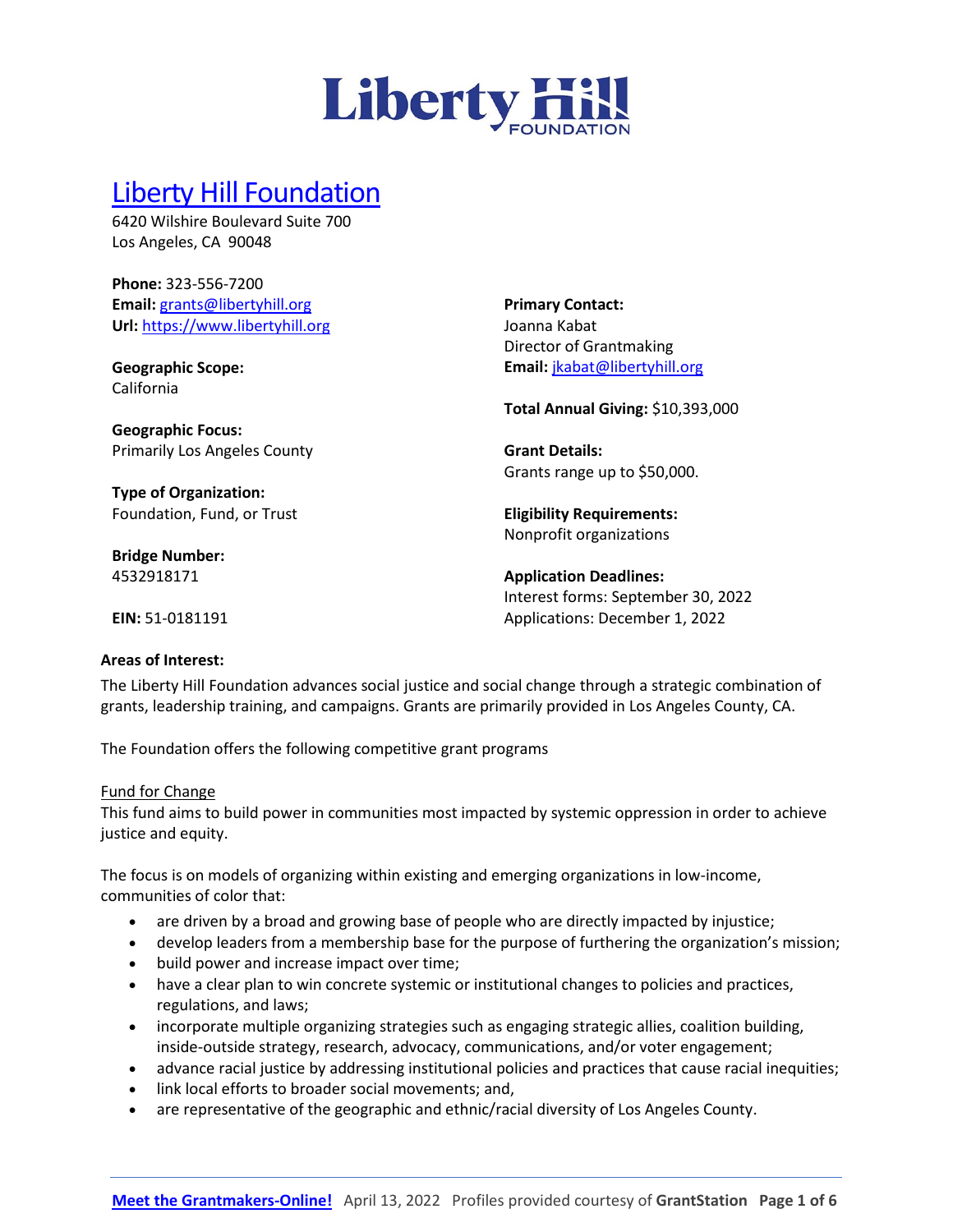Additionally the Fund for Change is committed to supporting new and growing organizations as part of a "Rising Activist" strategy.

### Liberty Vote!

This program supports electoral organizing that complements the organizing supported through the Fund for Change. It is intended for 501(c)(4) organizations that engage in electoral campaigns, advocacy, and other civic engagement strategies in Los Angeles County.

The focus is on organizations driven by a base of low-income, communities of color who are directly impacted by injustice.

The program's goals include:

- building electoral power in communities most impacted by systemic oppression to win progressive public policy;
- building the organizational capacity of grassroots nonprofits to incorporate voter empowerment activities into their programs; and,
- increasing voter turnout in areas with the lowest voter participation.

Both grant programs offer general operating support grants up to \$50,000.

Note: Organizations that are funded through these programs can also receive funds from other Liberty Hill programs, including Liberty Hill capacity building programs through the Wally Marks Leadership Institute.

**Application Procedures:** Application guidelines are available on the Foundation's website.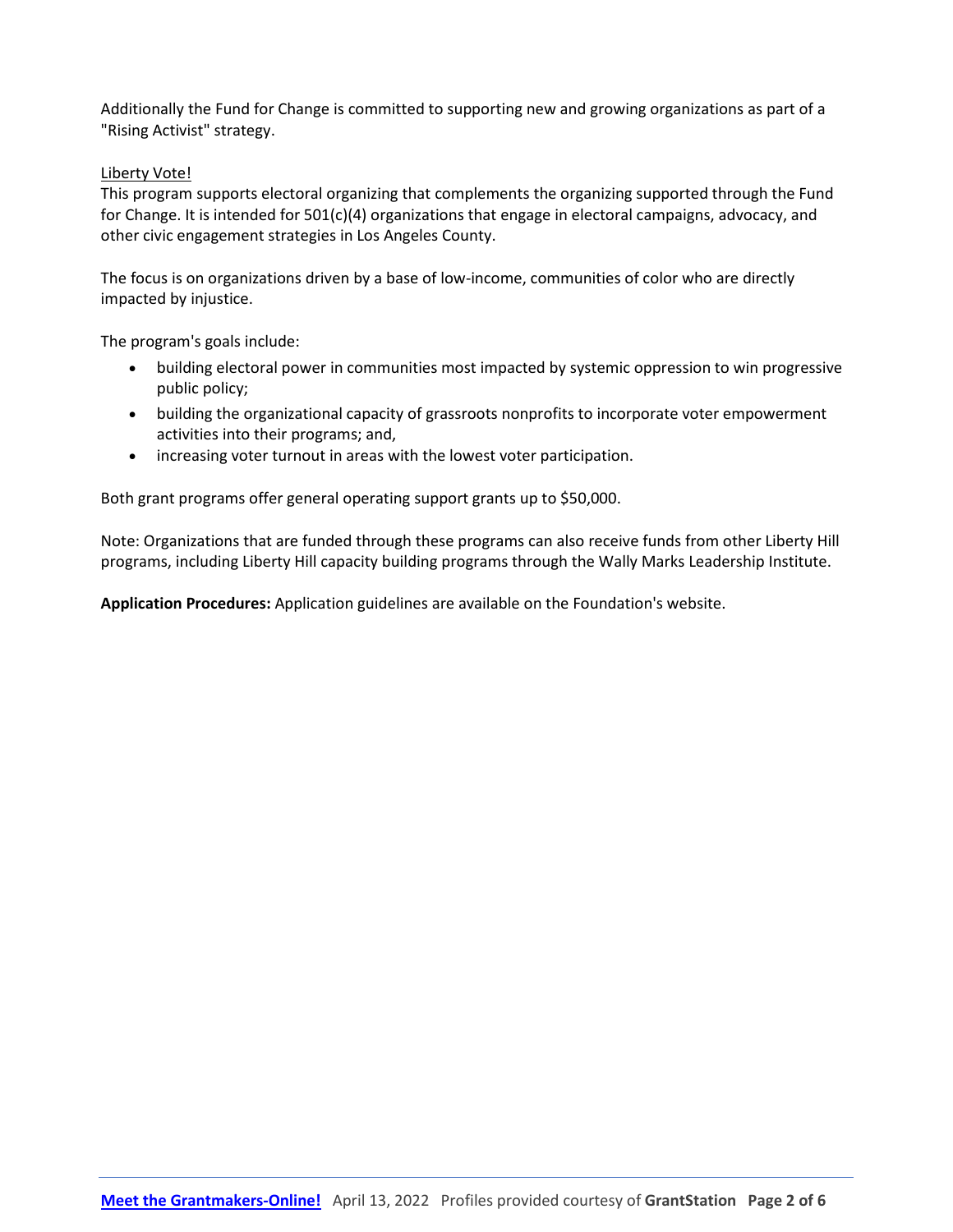

### [Waco Foundation](https://wacofoundation.org/)

1227 North Valley Mills Drive Suite 235 Waco, TX 76710

**Phone:** 254-754-3404 **Fax:** 254-753-2887 **Email:** [info@wacofoundation.org](mailto:info@wacofoundation.org) **Url:** [https://www.wacofoundation.org](https://www.wacofoundation.org/)

**Geographic Scope:** Texas

**Geographic Focus:**  Waco and McLennan County Only

**Type of Organization:** Community Foundation

**Bridge Number:** 1287445176

**Primary Contact:** Nicole Wynter Senior Director of Community Investment and Operations **Email:** [nwynter@wacofoundation.org](mailto:nwynter@wacofoundation.org)

**Total Annual Giving:** \$3,307,000

**Eligibility Requirements:** Nonprofit organizations

#### **Application Deadlines:**

Critical Needs, Immediate Impact & Small Capital Grants: May 1, July 1, October 31, January Program/Operating: May 1, October 30 Large Capital – invitation only (May 1, October 30)

**EIN:** 74-6054628

#### **Areas of Interest:**

The Waco Foundation is dedicated to making a positive difference in the lives and future of the people who live in Waco and McLennan County, TX.

The Foundation provides grants to nonprofit organizations that address the following funding priorities:

- Fostering more racially equitable experiences and outcomes for area residents
- helping people overcome poverty permanently, with priority given to the most focused, costeffective methods of significantly reducing teen pregnancy and significantly increasing graduation rates from high school, technical school, community college, and college;
- supporting valuable projects that are interesting, unique, and energizing and which seek to make Waco a vibrant, inclusive, and attractive community, with priority given to projects considered to be critical components and high priorities of the entire community;
- increasing the capacity of McLennan County's nonprofit sector and the community at large to address challenges by strengthening nonprofit sustainability, helping local organizations collaborate, and increasing leadership capacity and pathways; and,
- funding organizations that provide services to the region's most vulnerable residents, including people in poverty, people with disabilities, the elderly, and children and youth.

The Foundation awards competitive grants in three categories: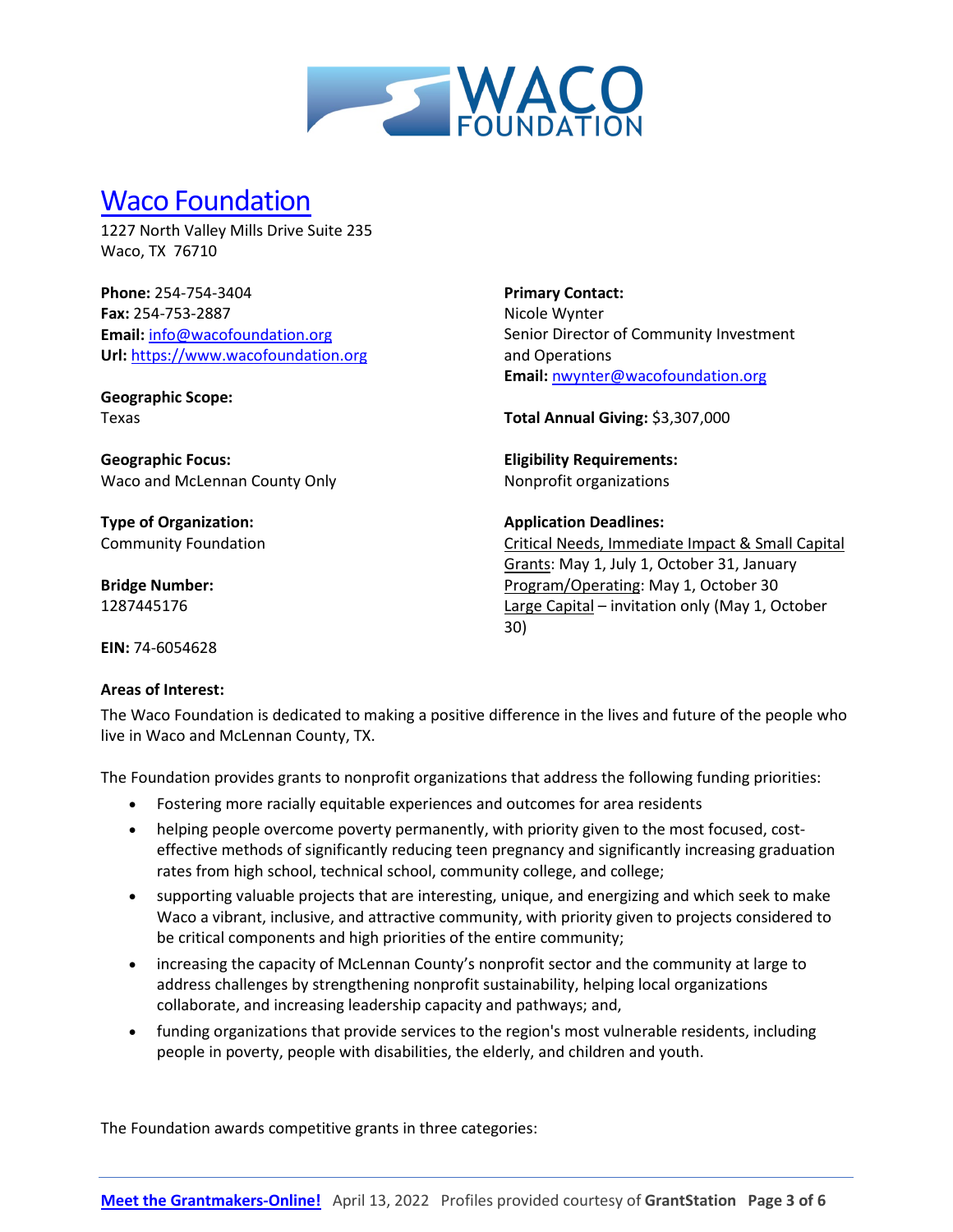- Small and Large Capital Grants, including small office equipment, building equipment, building renovation and construction costs, and select vehicle purchases (e.g. forklifts);
- Program/Operating Support Grants; and,
- Immediate Impact Grants, including program, operating, and capital support, as well as support for civic and grassroots groups.

In addition, Critical Needs Grants are available to provide short-term, situation-specific funding for nonprofits experiencing operating challenges due to unforeseen emergencies or urgent needs. Support can take the form of grants or loans.

The Foundation also offers several capacity-building supports, including Capacity Building Mini-Grant and access to trainings, which help nonprofit organizations meet their mission.

Note: The MAC College Money Program helps McLennan County high school graduates have access to financial assistance to pursue higher education.

### **Application Procedures:**

Application guidelines are available on the Foundation's website. Applications must be submitted online. Note: Applicants are strongly encouraged to contact Nicole Wynter, Senior Director of Community Investment and Operations, before submitting an application.

#### **Annual Report:**

<https://www.wacofoundation.org/About-Us/Annual-Reports>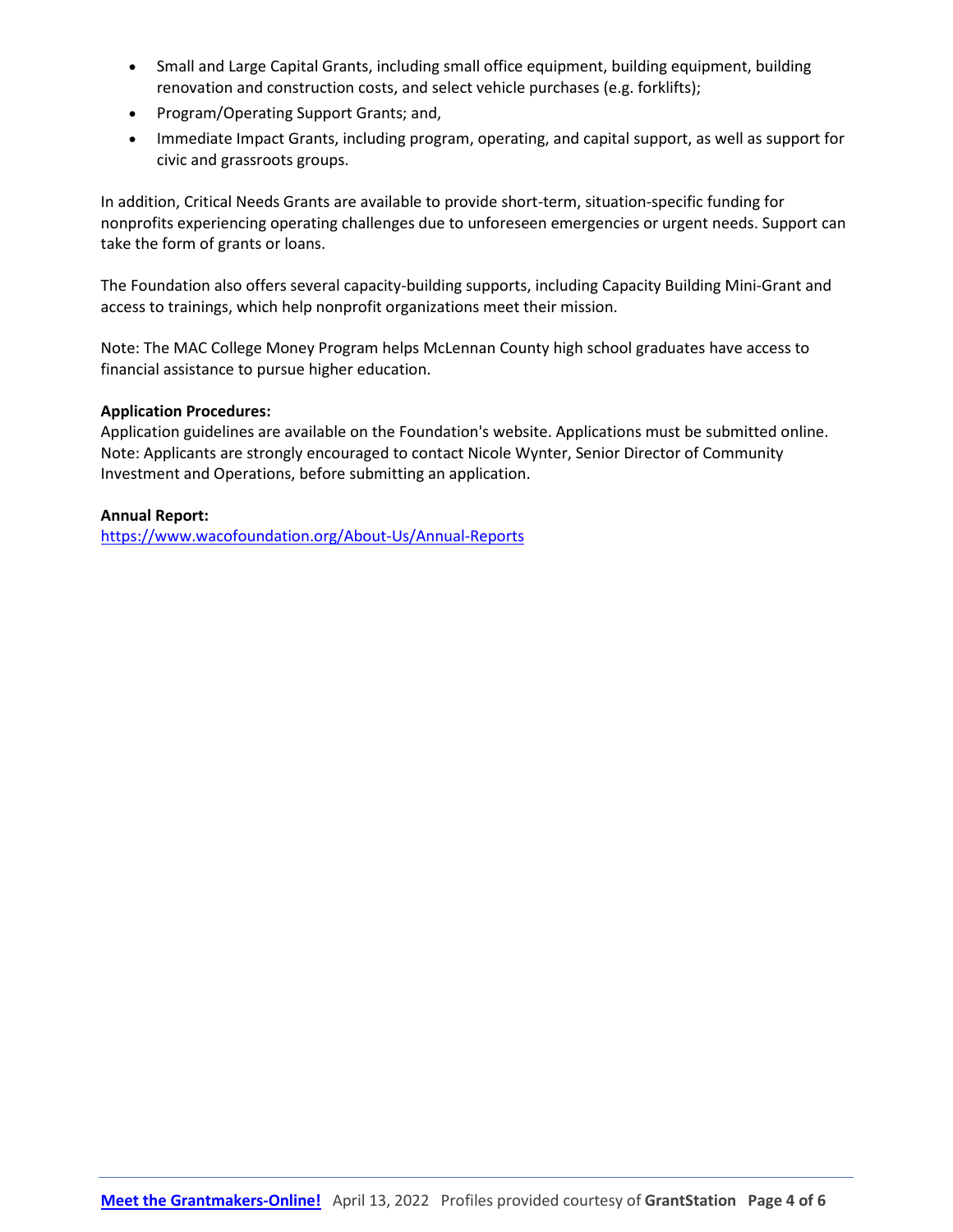

# [Indian Health Service Office of Urban Indian Health Programs](https://www.ihs.gov/urban/)

5600 Fishers Lane, Mailstop: 08E69D Rockville, MD 20857

**Phone:** 301-443-4680 **Url:** <https://www.ihs.gov/urban/>

**Grant Program:** 4-in-1 Grant Program

**Funding Opportunity Number:** HHS-2022-IHS-UIHP2-0001

**Areas of Interest:** Health

applicants)

**Minimum Award:** \$160,000

**Maximum Award:** \$650,000 (\$200,000 for new

**Estimated Total:** \$8,500,000

**Primary Contact:**  Paul Gettys Acting Director, Division of Grants Management **Email:** [paul.gettys@ihs.gov](mailto:paul.gettys@ihs.gov)

**Eligibility Requirements:**  Urban Indian organizations

**Application Deadline:** February 8, 2022

**Additional Eligibility Information:** The term ''Urban Indian organization'' means a nonprofit corporate body situated in an urban center, governed by an Urban Indian controlled board of directors, and providing for the maximum participation of all interested Indian groups and individuals, which body is capable of legally cooperating with other public and private entities for the purpose of performing the activities described in 25 U.S.C. 1653(a).

**Description:** The Indian Health Service Office of Urban Indian Health Programs awards grants to urban Indian organizations across the country. These grants make health care services more accessible for American Indians and Alaska Natives residing in urban areas and will support operations at urban health care facilities.

The 4-in-1 grant program provides funding to UIOs to ensure comprehensive, culturally acceptable personal and public health services are available and accessible to the Urban Indian population. The grants provide funding that encompass four health program areas: (1) Health Promotion and Disease Prevention Services, (2) Immunization Services, (3) Alcohol and Substance Abuse Services, and (4) Mental Health Services. These programs are integral components of the IHS health care delivery system and the grant funding will benefit thousands of urban Indian patients. For additional information about the 4-in-1 Grant Program, visit <https://www.ihs.gov/urban/4-in-1-grant-program/> or [https://www.govinfo.gov/content/pkg/FR-2021-11-](https://www.govinfo.gov/content/pkg/FR-2021-11-10/pdf/FR-2021-11-10.pdf#page=89) [10/pdf/FR-2021-11-10.pdf#page=89.](https://www.govinfo.gov/content/pkg/FR-2021-11-10/pdf/FR-2021-11-10.pdf#page=89)

The IHS Office of Urban Indian Health Programs was established in 1976 to make health care services more accessible to urban Indians. IHS enters into limited, competing contracts and grants with 41 urban Indian